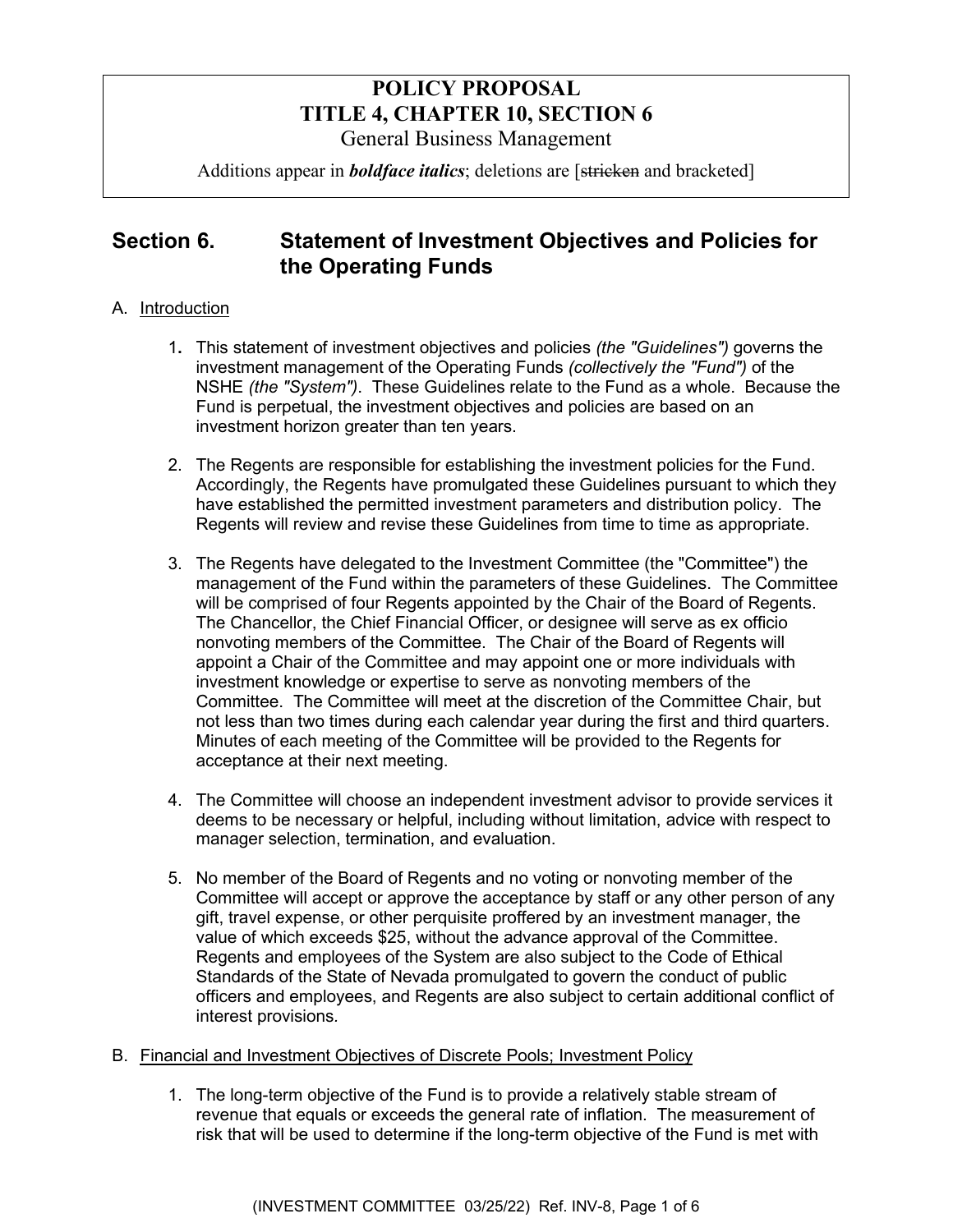an acceptable level of risk is that the overall return of the Fund, net of fees, should equal or exceed the CPI over rolling periods of ten years.

- 2. The long-term objectives of the Fund should align with the following overall Nevada System of Higher Education goals.
	- a. Increase participation in post-secondary education.
	- b. Increase student success.
	- c. Close the achievement gap among underserved student populations.
	- d. Collaboratively address the challenges of the workforce and industry education needs of Nevada.
	- e. Co-develop solutions to the critical issues facing 21<sup>st</sup> century Nevada and raise the overall research profile.
- 3. Consistent with the exercise of fiscal prudence and to more fully reflect the highly diverse population of Nevada and the System's institutional values of inclusion, diversity, equity and access, the System seeks to achieve robust diversity within its investment program and through enhanced inclusive investment practices by its Fund Manager. Accordingly, the Fund Manager will make best efforts to hire diverse investment managers that are women, disadvantaged and minority owned.
- 4. For purposes of investment policy, the Fund will be considered as three discrete pools of funds: a "Short-Term Pool," an "Intermediate-Term Pool," and a "Long-Term Pool."
- 5. The Short-Term Pool shall be funded in an amount sufficient to meet the expected daily cash requirements of the System, as determined by the NSHE Chief Financial Officer. All cash receipts will be deposited into, and all disbursements will be paid from, this Pool. The Short-Term Pool will be invested in fixed income securities generally having an average maturity of one year or less and thus are highly liquid with little risk of principal loss.
- 6. The Intermediate-Term Pool is intended to provide a liquid source of funds in the unlikely event the Short-Term Pool is insufficient to meet the System's cash needs and to serve as a reserve for known or contingent obligations with a payout horizon of one to several years, as determined by the NSHE Chief Financial Officer. Since the Short-Term Pool is funded at an amount sufficient to meet expected cash requirements, the Intermediate-Term Pool will be invested in fixed income securities generally having an average maturity of three years or less in order to take advantage of the higher yields typically paid for longer maturities while still maintaining low risk of principal loss and to diversify the portfolio.
- 7. The Long-Term Pool includes all available funds not needed to fund the Short-Term or Intermediate-Term Pool. Because the allocation strategy results in a very low likelihood that this pool will be needed to meet cash requirements, the Long-Term Pool will be invested in [fixed income] securities that lower the volatility and/or enhance the investment performance of the portfolio taken as a whole, decrease market risk and to diversify. These investments may include fixed income, Treasury Inflation Protection Securities *(TIPS)*, US and international common stocks, and absolute return strategies. The Committee recognizes that certain non-US securities are not within the jurisdiction of the US courts and may result in the loss of investment monies with no avenue for redress. Strategic asset allocation targets and benchmarks within the Long-Term Pool shall be developed and recommended by the investment advisor with input from and approval by the Investment Committee.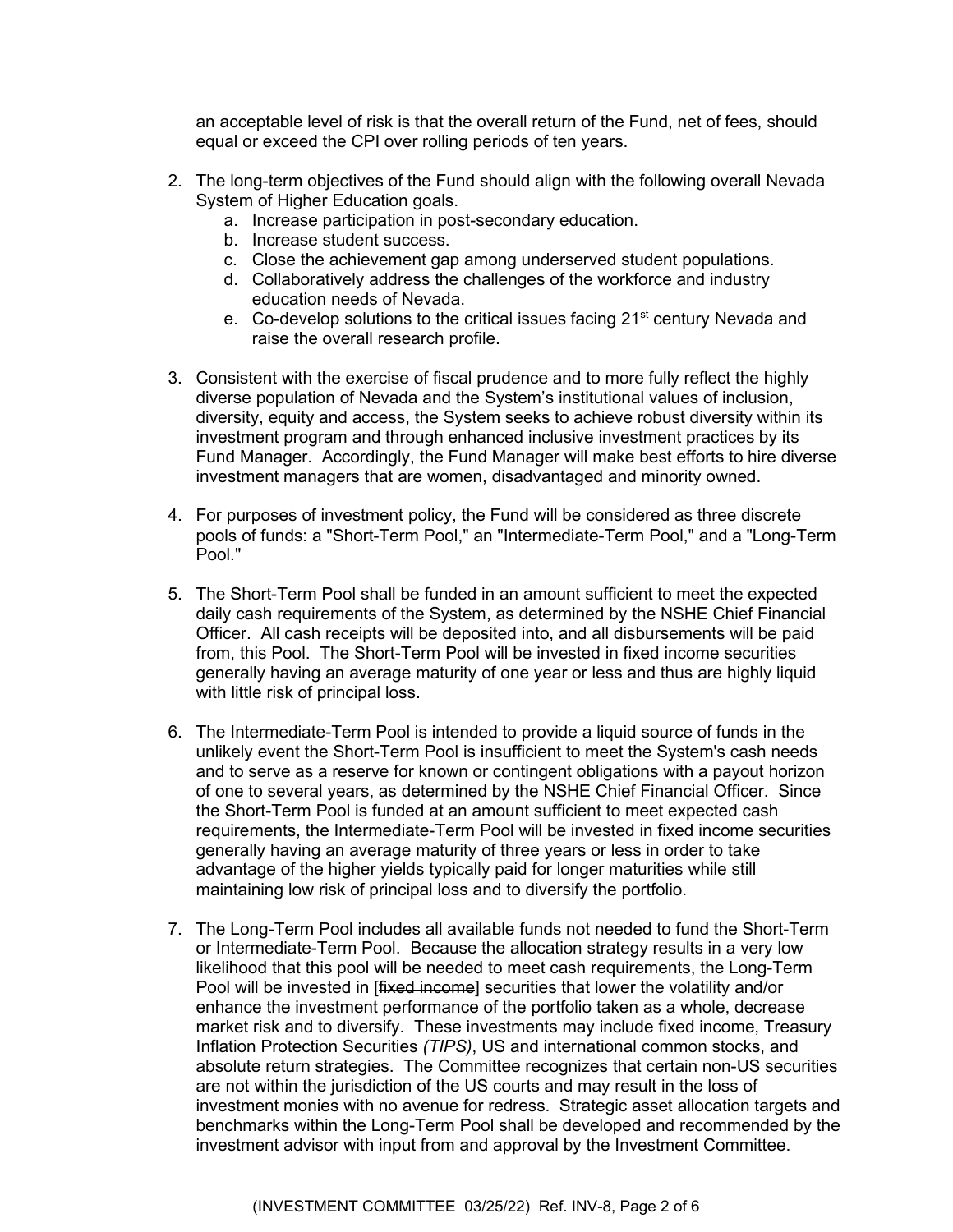- 8. The Committee will determine at least annually, with input from the NSHE Chief Financial Officer, the appropriate size of each pool within the parameters of these Guidelines.
- 9. The weighted-average credit quality rating of the Fund's investments will generally be at least AA or the equivalent and will never be below A as rated by one or more national credit rating agencies such as Standard & Poor's Rating Services or Moody's Investors Service.

#### C. Manager Selection, Termination, and Guidelines

- 1**.** The Committee shall select external investment managers to manage the assets of the Fund. Subject to these Guidelines, the Committee will have discretion to hire and terminate managers for any reason at any time and to allocate funds among managers. The funds may be managed in a commingled fund or in a separately managed account at the discretion of the Committee. Subject to the managerspecific guidelines referenced in Subsection *C(4)*[7.b] and the usual standards of fiduciary prudence and responsibility, the managers will then have complete discretion over the investment of the funds in their respective accounts, including the discretion to vote proxies, the use of soft dollars and how to execute trades. Fees will be set at the time of hiring managers. The Committee may invest in indexed funds if deemed appropriate.
- 2. Subject to the manager-specific guidelines and the usual standards of fiduciary prudence and responsibility, the managers will then have complete discretion over the investment of the funds in their respective accounts, including the discretion to vote proxies.
- 3. In hiring and evaluating managers, the Committee will consider the diversification, credit quality, and duration of the portfolio and other appropriate factors.
- 4<sup>[5]</sup>. System staff <sup>[The Committee] will provide each manager of a separately managed</sup> account with a set of mutually agreed-upon guidelines. Such guidelines will provide that, if at any time the manager believes any policy guideline contained therein adversely affects, or has the potential to adversely affect, its investment performance or would prevent the manager from handling the System's portfolio in a manner similar to the firm's other discretionary accounts with a similar investment objective, it is the responsibility of the manager to communicate this view to the System's staff in a timely fashion. Additionally, such guidelines will require the managers to inform the System's staff promptly of any change in firm ownership or fundamental investment philosophy, any significant change in organizational structure or professional personnel, and any change in portfolio manager(s) for the System's account. The Committee acknowledges that managers of commingled funds are unable to respond to specific guidelines. *System staff* [The Committee] will maintain and review periodically descriptions of the investment policies and practices of managers of commingled funds to ensure [that the Committee] understand*ing*[s] *of* such policies and practices and *consistency*[has determined that they are] with[in] the spirit of these Guidelines. The matters reviewed will include without limitation the managers' policies and practices with respect to risk control generally and derivatives, nondollar denominated securities, and securities lending.
- *5*[6].The Committee has discretion to terminate any manager at any time if it determines, for whatever reason, that the manager is no longer appropriate for the Fund. Any decision to terminate a manager will normally be based on long-term, i.e., over a full market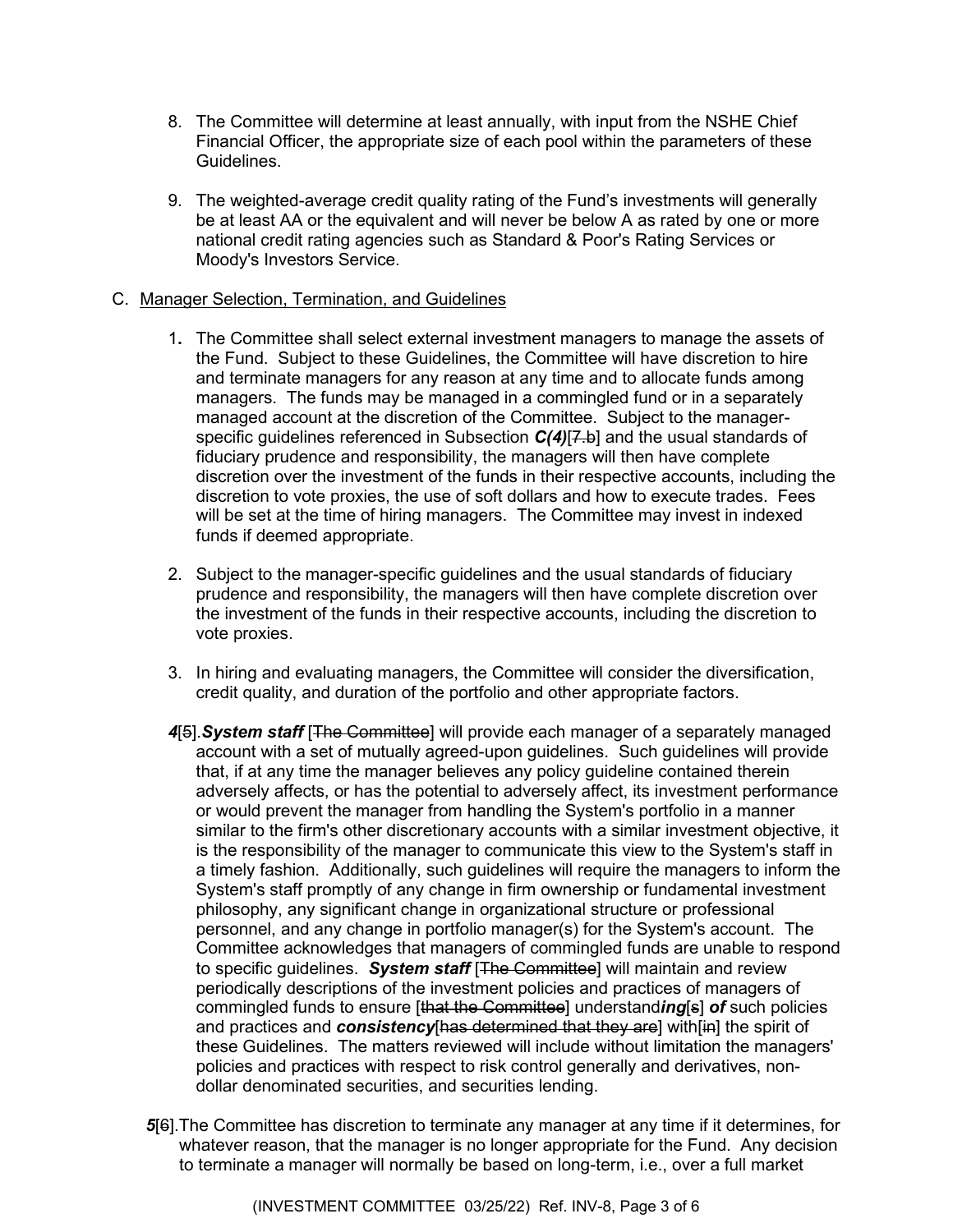cycle, investment performance as well as other relevant factors. If a manager experiences an organizational change (including but not limited to loss of a key person, legal/regulatory action, etc.) that prompts the investment advisor to recommend terminating the manager before the next Committee meeting, the Committee delegates authority to the NSHE Chief Financial Officer with approval from the Chair of the Board to approve such termination, with written notice to the Committee.

#### D. Monitoring of Objectives and Results

- 1. The Committee will review these investment objectives and policies at least once every two years for their continued appropriateness.
- 2. The Committee will review the strategic allocations at least annually. At this time a modeling of investment returns will be performed to determine what expected returns the current strategy should produce.
- 3. At least annually, the Committee will determine if any rebalancing of actual allocations should be made. Between Committee meetings, the Committee delegates authority to the NSHE Chief Financial Officer with approval from the Chair of the Board to approve rebalancing recommendations made by the investment advisor for transactions between existing managers in the Fund, provided that the resulting asset allocation exposures fall within previously established policy ranges. No advance written notice to the Committee shall be required for such rebalancing transactions, but such rebalancing transactions shall be reported to the Committee at the subsequent Committee meeting.
- 4. The System's staff will obtain monthly investment performance reports from each manager. The Committee shall have prepared and shall review, at least two times per year, an investment performance report setting forth the asset allocation of the total Fund and the investment returns for individual manager accounts and for the Fund. The returns shall be calculated on a time-weighted basis net of manager fees for the most recent quarter for which data are available and any other short-term periods that the Committee may select, including fiscal-year returns when such data are available. The Committee shall select an appropriate benchmark for each manager. The Committee will use the short-term performance data to monitor the fund and the managers for consistency of investment philosophy, returns relative to objectives and investment risk. Risk will be evaluated as a function of asset concentration, exposure to extreme economic conditions and performance volatility. At least one performance report each year shall include data for such longer periods of times as are specified herein. Regular communication by the investment advisor with the managers concerning investment strategy and outlook is expected.
- 5. The Committee will periodically review the related services provided to the System, including securities custody, performance evaluation, and investment advisory services. Fees for these services will be explicitly stated in the contract.
- E. Derivatives Policy; Securities Lending; Non-Dollar Denominated Securities
	- 1. Investment managers may utilize derivative securities only in a manner consistent with the policies described below.
	- 2. The primary intent of derivative security transactions should be to hedge risk in portfolios or to implement investment strategies more efficiently and at a lower cost than would be possible in the cash market. Derivative securities primarily include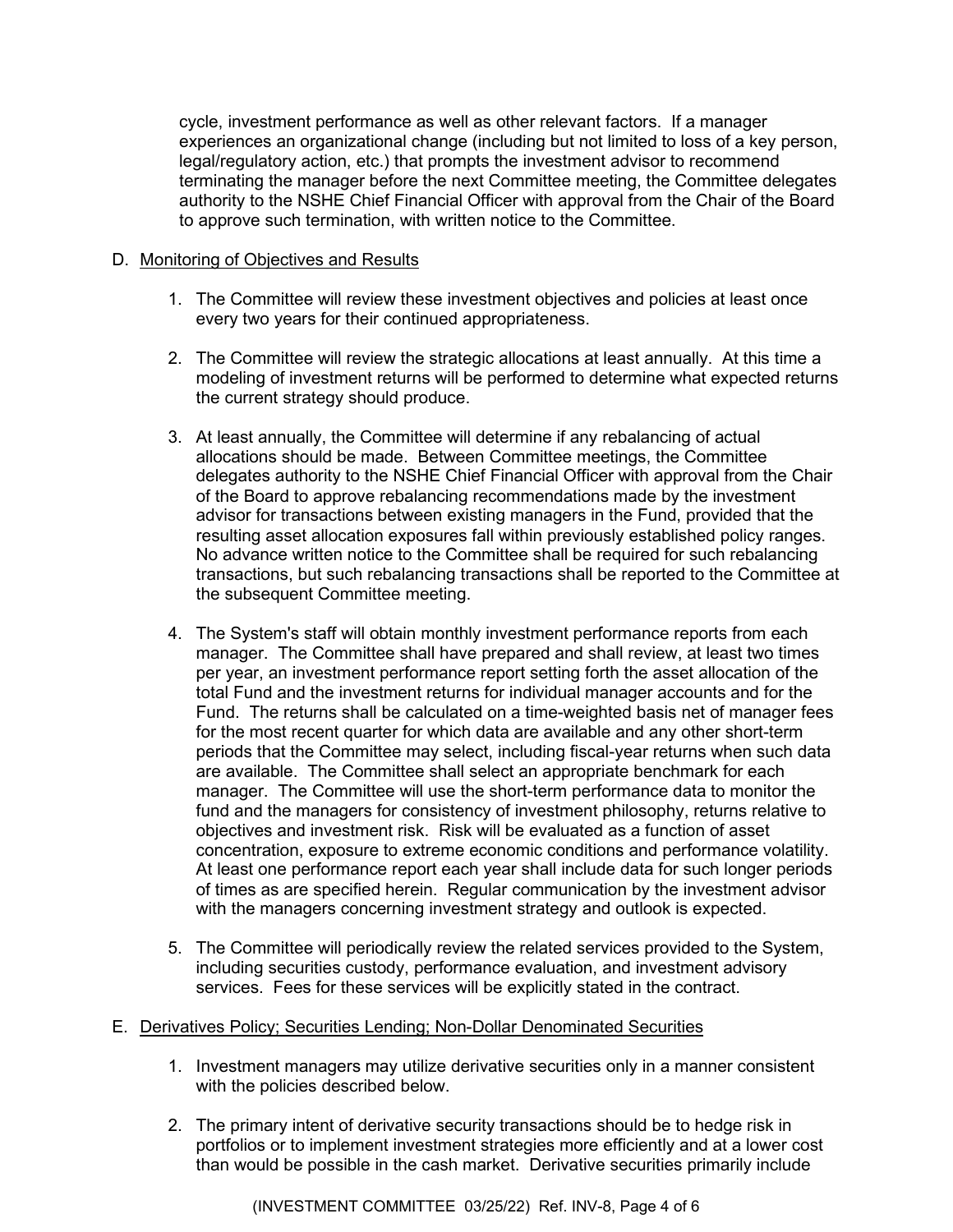interest rate futures, options on interest rate futures, currency futures and forwards, international interest rate futures, and collateralized mortgage obligations. Derivatives will generally not be used to leverage portfolios. Derivatives-based investment strategies should not expose the portfolios to greater risk than would be typical under a strategy utilizing only cash securities. For example, derivative strategies should not be used to alter the effective duration of the portfolio beyond the appropriate ranges. The Committee may make exceptions to these general parameters in the case of particular managers or funds, provided that any exceptions pertaining to separately managed accounts will be referenced in the applicable manager specific guidelines.

- 3. No agreement to engage in a securities lending or directed brokerage program will be entered into without the prior approval of the Committee.
- 4. The policy with respect to non-dollar denominated securities will be specified in the applicable manager specific guidelines or, in the case of commingled funds, will be reviewed periodically by *System staff*[the Committee] as provided in Section 6 (c) 4.
- 5. The Committee expects that its investment managers will have in place processes and procedures to control and measure risk.

#### F. Distribution Policy

- 1. It is the policy of the Board of Regents to pool all NSHE cash assets for investment in accordance with guidelines stated in Section 6 of this Chapter.
- 2. Except as provided herein, effective July 1, 1996, the NSHE Banking and Investment Office will, on a monthly basis, make a distribution to all NSHE institutions an amount equal to a set percentage of the institutions' average daily cash balance.
	- a. The allocation by the Board of Regents to the institutions is established with the understanding that each institution will assume responsibility for the cash basis payment of all expenses not provided for by the state appropriated budgets including, but not limited to, employment perquisites, interview and recruiting expenses and litigation expenses.
- 3. Distributions from the Fund will be made monthly at an appropriate rate as determined by the Committee. If the reserve balance in the operating pool is negative on the last day of the month, the NSHE Banking and Investment Office will not make a distribution for that month. If the reserve balance in the operating pool falls below 3% of the total operating pool on the last day of the month for three consecutive months, the NSHE Banking and Investment Office will withhold distributions until the reserve balance returns to a 3% balance. If the reserve balance in the operating pool is greater than 8% of the total operating pool on the last day of the month for three consecutive months, the NSHE Banking and Investment Office will distribute the amount of the reserve balance above 8% after making the monthly distribution. In order to minimize the potential for a shortfall relative to expectations, the Committee will establish a spending rate on a *biennial*  [biannual] basis to allow the institutions to develop their **biennial**[biannual] budgets with greater certainty. Each **semiannual**[quarterly] period, the Committee Chair will review the rate relative to the investment outlook and current surplus or deficit to consider its continued appropriateness.
- 4. The distribution policy is administered by the Banking and Investment Office in accordance with the Uniform Management of Institutional Funds Act, adopted by the